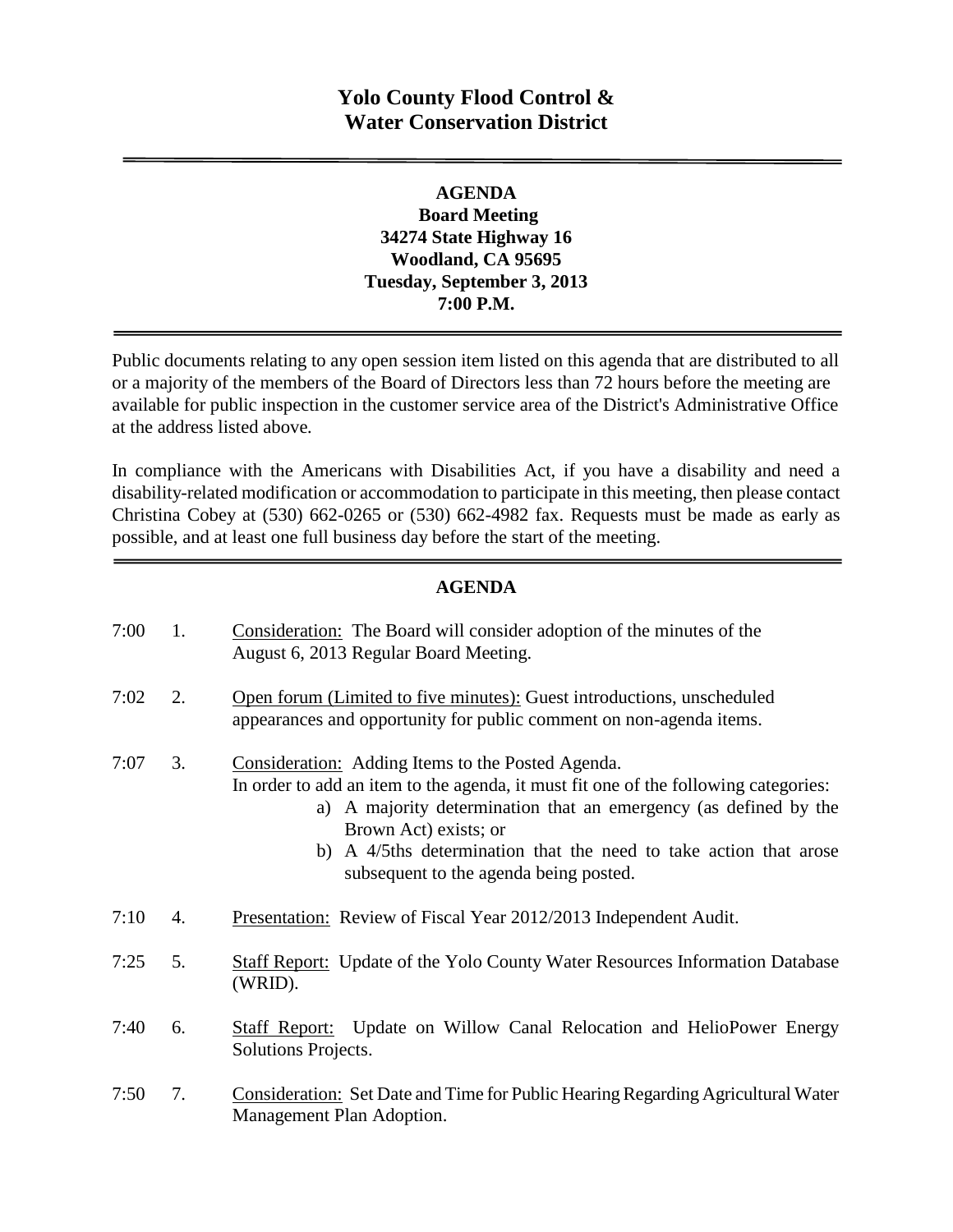- 8:00 8. Directors' Reports: Each member of the Board will have the opportunity to report on meetings and conferences attended during the prior month on behalf of the **District**
- 8:05 9. Attorney's Report: The District's attorney will report on legal matters of concern to the District.
- 8:10 10. General Manager's Report: The Board will receive a report from the General Manager or designated representatives regarding current general activities and projects of the District.
	- a) Operations, Maintenance and Water Conditions
	- b) General Activities
	- c) Financial Report Summary
	- d) Upcoming Events
- 8:25 11. General Discussion: Opportunity for Board members to ask questions for clarification, provide information to staff, request staff to report back on a matter, or direct staff to place a matter on a subsequent agenda.
- 8:30 12. Consideration: The Board will consider the approval and the payment of bills.
- 8:35 13. Closed Session: a) Conference with real property negotiator O'Halloran regarding the sale of District property APN 025-010-018, (See Government Code Section 54954.5(b) and 54956.8).

#### 9:00 14. Adjourn

The public may address the Board concerning an agenda item either before or during the Board's consideration of that agenda item. Public comment on items within the Board's jurisdiction is welcome, subject to reasonable time limits for each speaker. Upon request, agenda items may be moved up to accommodate those in attendance wishing to address that item. Times listed for consideration of agenda items are approximate only. The Board may consider any agenda item at any time during the Board meeting.

I declare that the foregoing agenda was posted at the office of the Yolo County Flood Control and Water Conservation District, 34274 State Highway 16, Woodland, CA on August 30, 2013.

By: \_\_\_\_\_\_\_\_\_\_\_\_\_\_\_\_\_\_\_\_\_\_\_\_\_\_\_\_\_\_\_\_\_\_\_\_\_

Christina Cobey, Administrative Assistant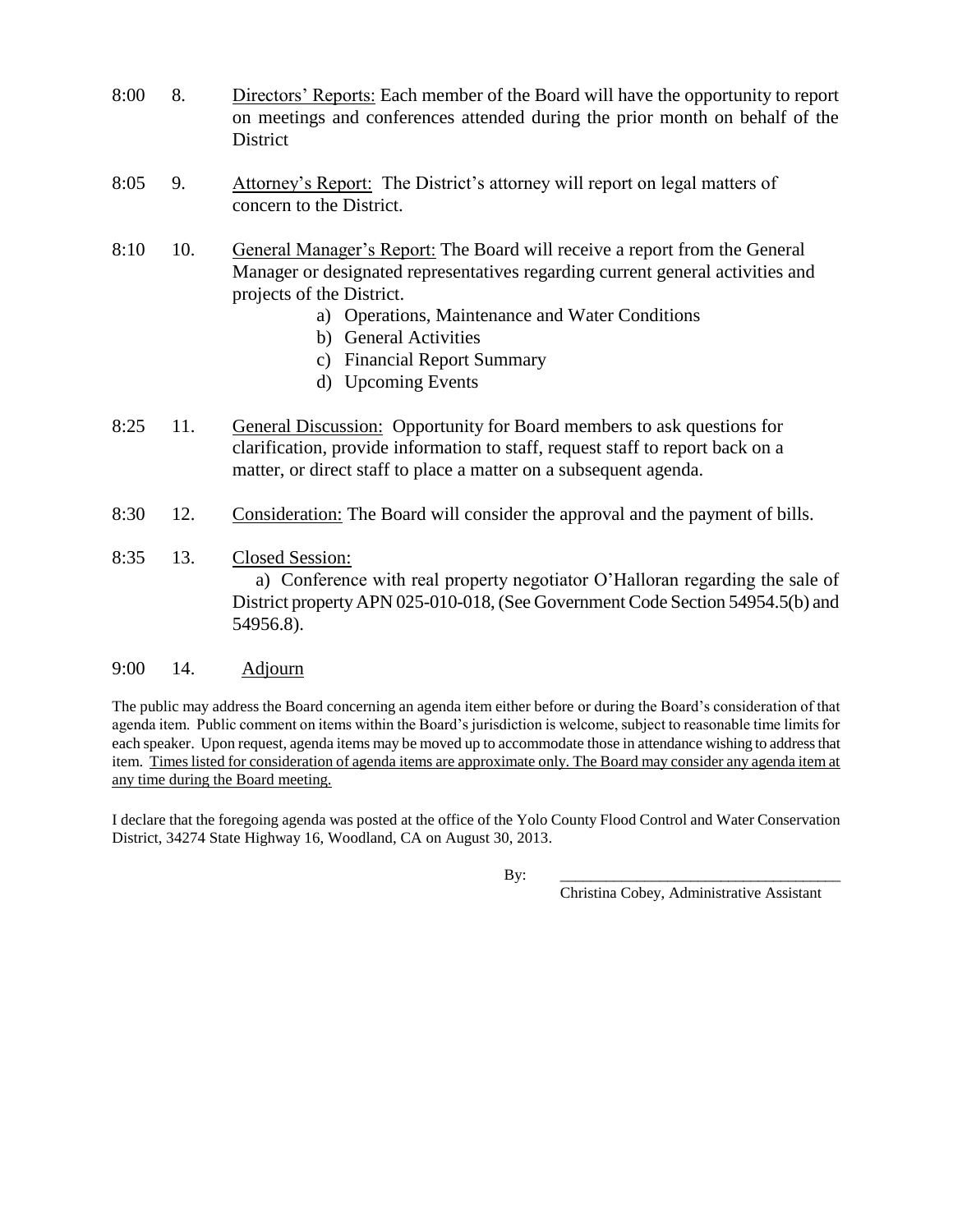

**FLOOD CONTROL & WATER CONSERVATION DISTRICT** 

**BOARD MEETING MINUTES Tuesday, July 2, 2013, 7:00 PM**

**YCFCWCD Offices 34274 State Highway 16**

The regular meeting of the Board of Directors of the Yolo County Flood Control and Water Conservation District was held at 7:00 p.m. on July 2, 2013, at its regular place of business, 34274 State Highway 16, Woodland, California. Chair Vink convened the meeting. In attendance were:

District Board Erik Vink, Chair Ron Tadlock, Vice Chair Ann Brice James Mayer Bruce Rominger

District Staff Tim O'Halloran, General Manager Christy Barton, Assistant General Manager Administration Max Stevenson, Assistant General Manager Resources Ryan Bezerra, Legal Counsel

Members of the Public Duane Chamberlain Dave Pratt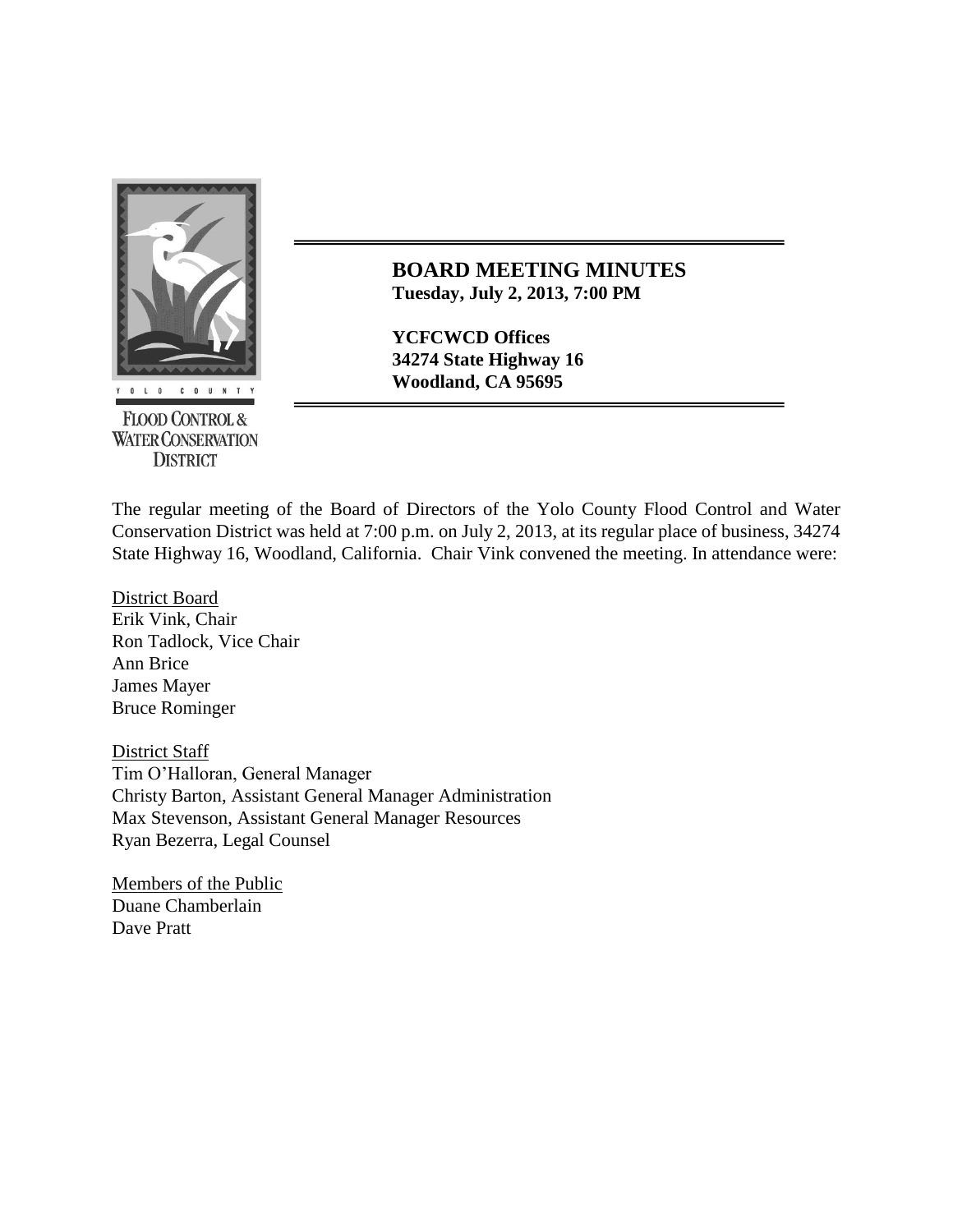# **1. CONSIDERATION: Approval of Minutes**

**M/S/C** approved the minutes of the June 4, 2013 Regular Board Meeting as submitted.

# **2. OPEN FORUM**

There were no comments.

# **3. CONSIDERATION: Adding Items to the Posted Agenda**

There were no changes.

# **4. STAFF REPORT: 2013 Irrigation Season Allocation Update**

General Manager O'Halloran distributed two sets of materials - one as provided to the water customers at the June 19, 2013 water customer meeting and another using the same materials with the statistics updated for today. He reminded the Board that at the beginning of the irrigation season a water allocation was set at 1.5 acre-feet per acre.

O'Halloran reviewed the set of materials provided to the water customers and the discussion that took place, which included the water supply situation, the projected demand, the options for the allocation going forward, and the issues to consider when making a decision regarding the allocation. Groundwater conditions were reviewed and an option for water banking was introduced. O'Halloran complemented the water customers regarding their constructive discussion of the issues.

Director Tadlock expressed concern that some water customers were experiencing hardships due to the allocation and circumstances beyond their control, with no options left, and that the District might have water left in storage that could have been made available for these hardship cases. O'Halloran reported that he is reviewing and addressing hardships on a case by case basis at this time.

O'Halloran reported that the consensus at the June water customer meeting was to wait until mid-July, consider revising the allocation and have another water customer meeting at that time.

O'Halloran reviewed for the Board the July 2, 2013 update of the information provided to the water customers and reported that the rice customers need water until September 12. The Board confirmed O'Halloran's observations that with the early planting and hot weather, crops are maturing earlier and harvesting will be occurring earlier than normal, which should reduce the projected demand. After discussion, the date for the next water customer meeting was set for July 9, 2013.

# **5. This item number was accidentally omitted from the agenda.**

# **6. DIRECTORS' REPORTS**

Director Mayer reported on the July 1, 2013 Water Resources Association of Yolo County (WRA) meeting. The Westside Integrated Regional Water Management Plan (Plan) was adopted by Yolo County. The lead agencies from the Counties of Colusa, Lake, Napa and Solano will also need to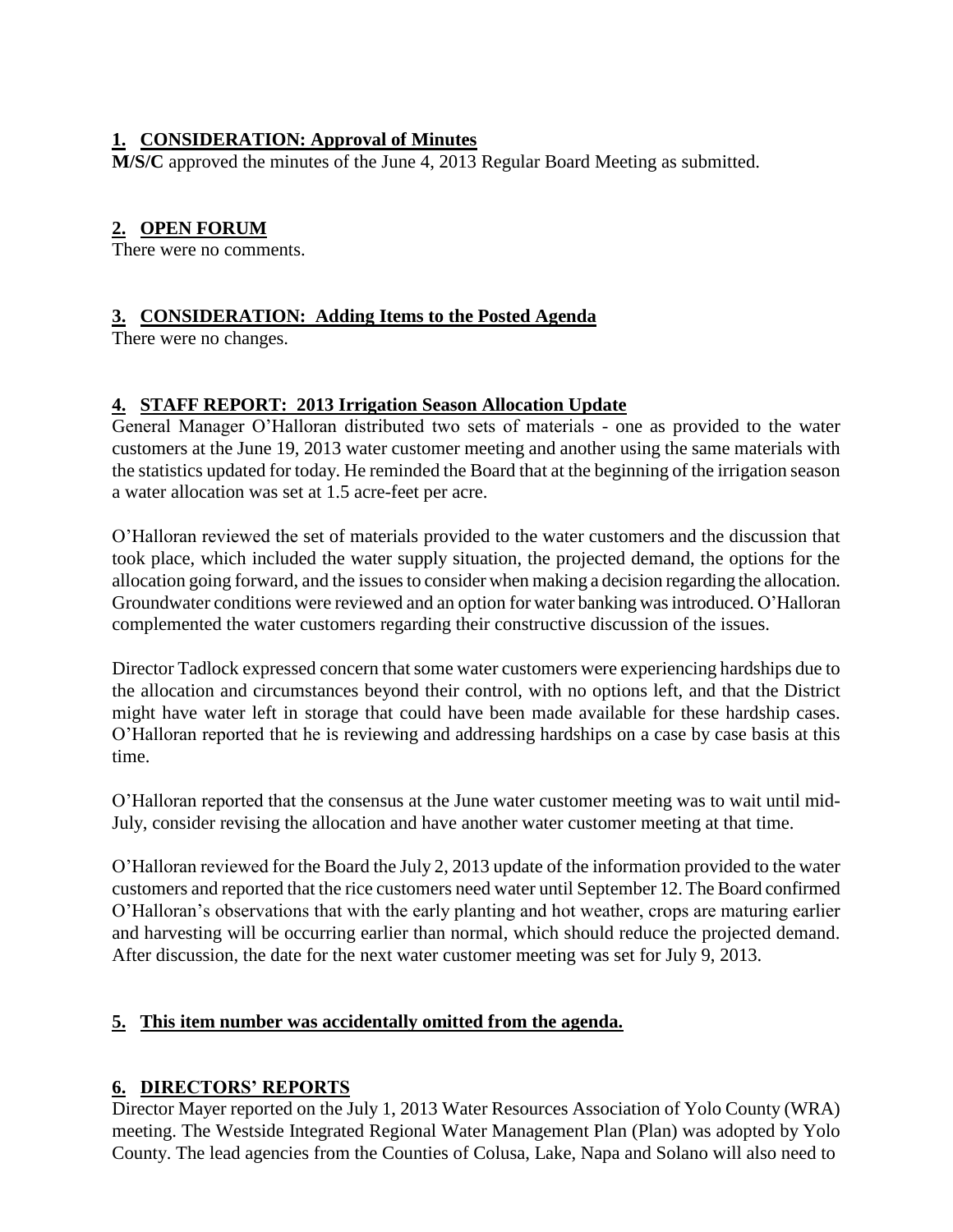take action to adopt the Plan. He reported that this is a living document currently funded by \$20,000 from each agency. The question is, will the agencies find enough value in the process and Plan to continue participation beyond this initial year? General Manager O'Halloran reported that the next step is to secure funding for projects within the Plan. Some projects are far enough along in planning to be ready for funding. Assistant General Manager Resources Stevenson reported that a number of projects have been included in an application for Proposition 84 implementation funding, including a Yolo County Well Abandonment Program.

Director Mayer reported that the Assembly Water, Parks and Wildlife Committee had approved a set of principles for the Water Bond. These principlesincluded stipulations that there should be no earmarked funding and should require competitive bidding for funding.

Director Tadlock reported that the next meeting of the Sites Reservoir Joint Powers Authority will be at the District office on July 10, 2013.

Chair Vink announced that he is changing jobs and will be Executive Director for the Delta Protection Commission.

### **7. ATTORNEY'S REPORT**

Legal Counsel Bezerra reported on two items:

- a) The Assembly Water, Parks and Wildlife Committee's newly adopted set of principles related to the Water Bond, that in addition to the items identified by Director Mayer, includes water rights protection that carries forward the existing area of origin protections.
- b) The Tehama-Colusa Water Authority (TCCA) has sued the U.S. Bureau of Reclamation (USBR) claiming area of origin protections in years that the TCCA was shorted on its Central Valley Project (CVP) contract and the USBR was exporting water to other CVP contractors. The case was lost, appealed and the appeal denied. The judge found that the CVP water was not subject to area of origin protections and that the USBR should share the water shortages among its contractual obligations.

#### **8. GENERAL MANAGER'S REPORT**

General Manager O'Halloran reported on the following items:

- a) Operations, Maintenance and Water Conditions The current Water Conditions Report was available at the sign-in table.
- b) General Activities

Federal Energy Regulatory Commission (FERC) –The District has numerous issues that involve interactions with FERC and the staff is in the process of organizing a summary of what regulatory compliance actions are needed, and when they are due. As an example, O'Halloran pointed out the chart on the Boardroom wall that tracks the Part 12D Independent Safety Inspection recommendations and the actions taken.